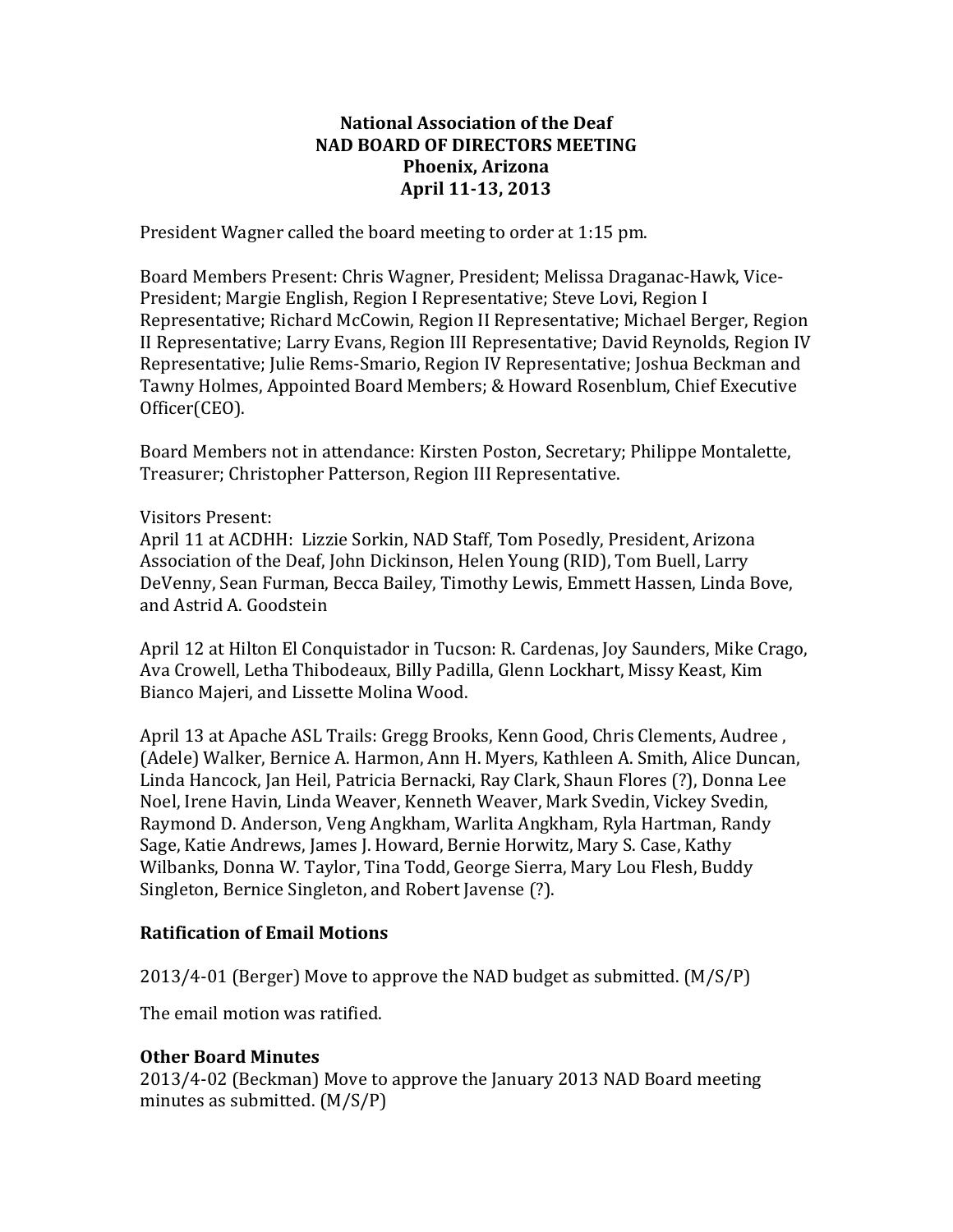$2013/4-03$  (English) Move to approve the budget for Fiscal Year 2014.  $(M/S/P)$ 

 $2013/4$ -04 (Holmes) Move to approve finalized budget report for  $4<sup>th</sup>$  quarter of 2013. (M/S/P)

 $2013/4-05$  (Lovi) Move to set up this video and social media HUD campaign with 2 board members, co-chairs, to coordinate with headquarter  $(M/S/P)$ 

2013/4-06 (McCowin) Move to instruct President and CEO NAD to share situation with HUD to national deaf organizations.  $(M/S/P)$ 

2013/04-07 (Beckman) Move to have a plan of action for Arizona School for the Deaf and Blind and Phoenix Day School for the Deaf before April 25. (M/S/P)

2013/04-08 (Draganac-Hawk) Move to approve a conceptual draft of Mental Health Statement Position. (M/S/P)

2013/04-09 (Holmes) Move to establish resource for state associations and affiliates by subscribing to a basecamp website resource.  $(M/S/P)$ 

President Wagner thanked Arizona Commission for the Deaf and the Hard of Hearing for meeting space in ACDHH. Two representatives of ACDHH, Carmen Green, Deputy Director, and Melinda Villera, Assistant to Executive Director gave welcoming comments.

### **Finance Report**

The Board discussed the last quarter of 2013 fiscal year and fiscal year 2014. (See attached)

### **Presidents Report**

President Wagner stated that all of his reports have been shared with Board through Board Video Conference on March 24.

### **Status Updates of Priorities for 2012-2014**

Region I board member English reviewed with the board the status of 2012-2014 Priorities.

### **Discussion regarding NAD Operations**

Legislative Training is transforming to be Legislative Affairs Team supervised by Howard Rosenblum, CEO. The HQ and team will come up with a package of Legislative Training fees. The final draft will be submitted to the Board prior to 2013 National Leadership Training Conference (September) in Omaha, NE.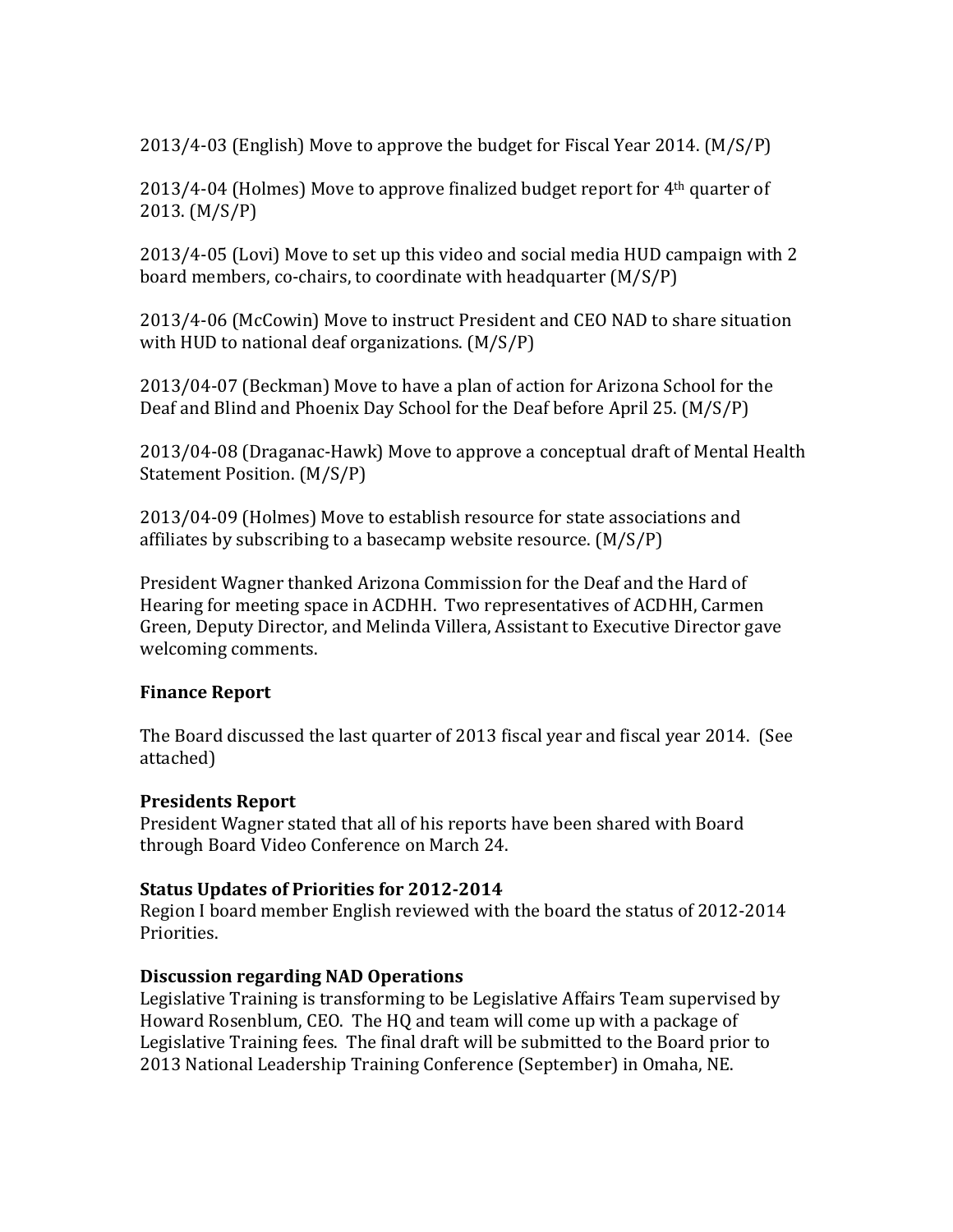Rosenblum introduced Lizzie Sorkin, NAD Director of Communications, to the Board. He explained that the Director of Communications will be taking some duties and responsibilities of State Association Coordinator as proposed by the delegates at the 2012 Biennial Conference.

NAD Leadership Training Conference (NLTC) will be held at Hilton Omaha on Oct 3  $-5$ , 2013. The theme is *Defy Expectations, Achieve Feats! The three* tracks are: employment, personal  $&$  professional, and education. The whole program is coordinated by Angela Ellman, Michael Berger, Richard McCowin, and Nebraska Association of the Deaf. There will be an opportunity for the Board to visit Iowa School for the Deaf after the NLTC conference and board meeting.

The board recessed for dinner with Arizona Association of the Deaf Board at **Postino Central restaurant and meeting resumed at 1:45p at Hilton El** Conquistador next day (April 12) after NAD Board visited Arizona School for **the Deaf and Blind.**

### **Deafhood Training**

Alyce Reynolds, a retired professor from Ohlone College, provided the board with an hour and forty-minutes of training on Deafhood. The training was based on the book: Understanding Deaf Culture: In Search of Deafhood by Paddy Ladd.

The Board met with the CEASD Board for forty-five minutes to discuss how NAD and CEASD continue working on Child First Campaign.

## **The board recessed for dinner and the meeting resumed at 10:15 am at** Apache ASL Trails on April 13.

# **Housing Urban Development (HUD)**

The Board had a forty-five minutes tour of Apache ASL Trail. Robert McCormick, Director, AAT; Katie Voss, Housing Consultant for Cardinal Capital; Linda Russell, On-Site Manager, AAT; Mary Vargas, Attorney, Stein and Vargas; and Michael Trailor, Director, Arizona Department of Housing explained their roles and involvement in the HUD situation. Also, they described the next steps they believe should be taken.

# **Committee / Strategy Team / Task Force Updates**

State Association and Affiliates Committee, Employment Task Force, Committee, and Election Form Committee will send their guidelines or action plan before the next board meeting in October 2013.

Julie Rems-Smario pointed out that she will work with Public Policy committee in regards to the Child Protection Service position statement.

### **Event Representative**